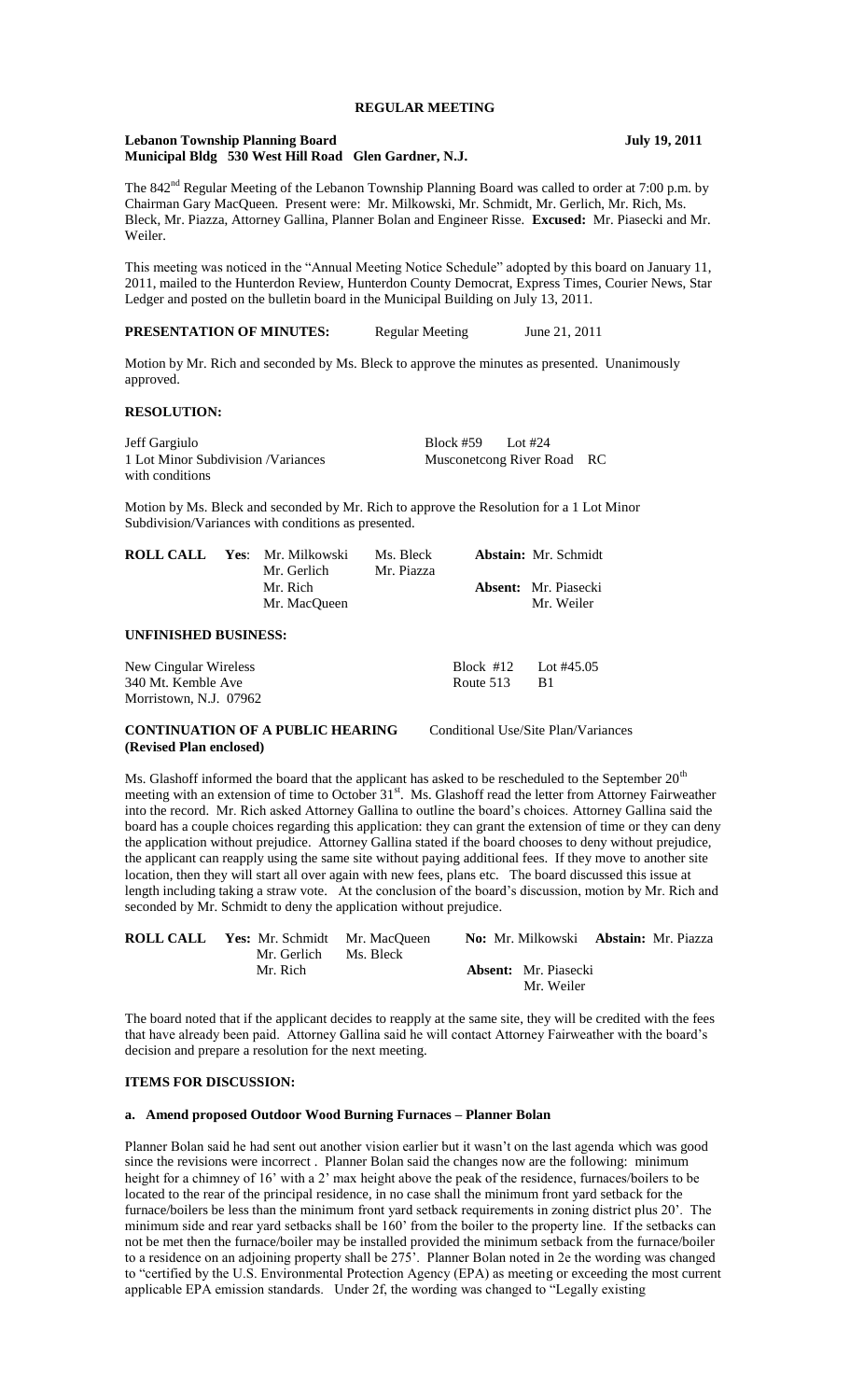## **Lebanon Township Planning Board July 19, 2011 Page 2**

furnaces/boilers that were compliant at the time of the installation may be repaired and replaced, provided that the standards in subsection (a), (d) and (e) are complied with" The board discussed this new language at length and agreed that it was what they wanted in the ordinance. If a furnace/boiler was put in illegally without zoning approval and permits and it now needs to be replaced, they will have to comply with the ordinance. Chairman MacQueen asked for any further comments. There were none. Planner Bolan will make the minor changes. Ms. Glashoff asked to have the revised ordinance to her next week to put on the Township Committee's agenda for August 3<sup>rd</sup> for Introduction. Chairman MacQueen asked for a motion at this time. Motion by Mr. Rich and seconded by Mr. Gerlich to have Planner Bolan make the minor changes in time to be on the Township Committee Agenda for August  $3<sup>rd</sup>$ . Unanimously approved.

## **b. Solar in Commercial & Industrial Zones - Planner Bolan**

The board decided to hold off on this discussion until they were able to get more information since they were having a guest speaker at the August  $2<sup>nd</sup>$  meeting who will be discussing Solar. Mr. Rich said the ordinance doesn't seem to address corner lots and felt this was an important issue that needs to be addressed. Planner Bolan thought we did address corner lots. Planner Bolan said he would look into it. Mr. Rich said he would like to see it covered in this ordinance. Planner Bolan said he will take care of it. Mr. Rich also mentioned having in the ordinance not visible from the road and adjoining residential lots. Mr. Rich said it is important to protect the roads in the Township from looking like industrial facilities. Mr. Rich mentioned the discussion regarding the battery storage that the board had at the last meeting as a new issue that will need to be addressed along with concerns from a safety standpoint, aesthetics and all aspects regarding battery storage. Mr. Rich said we need to put a lot of thought into this and to have it spelled out in this ordinance. Planner Bolan agreed.

Mr. Milkowski mentioned the excess energy that Marc Laul had referred to for when you have a peak. You can make oxygen , you energize the water which creates oxygen and hydrogen. You cool off the oxygen and cool off the hydrogen for refueling. Mr. Milkowski said there are a lot of different methods of handling it. The batteries are just one way. At this point, Mr. Rich asked about the August  $2<sup>nd</sup>$  meeting. Ms. Glashoff said other then housekeeping items, Mr. Fuller's presentation is the only item under New Business. After a brief discussion, Chairman MacQueen asked Marc Laul if he knew of anyone else that would be interested in coming to the meeting to discuss Alternative Energy. Marc Laul said he would check into it and get back to Ms. Glashoff. Chairman MacQueen thought it would be more beneficial to have more than one person to talk on more than one topic. During the discussion, Ms. Glashoff asked if there were any questions that the board has that she can pass along to Mr. Fuller before the meeting. The board offered the following: different types of Solar fields to be installed, storage batteries, any other methods of storing excess energy and his thoughts on the new regulations that the state has proposed and the regulations of the federal government

#### c**. Proposed Grading Ordinance amended – Engineer Risse**

Engineer Risse said he will have the proposed amendments ready for the next meeting on August  $2<sup>nd</sup>$ .

The board discussed cancelling the September  $6<sup>th</sup>$  meeting. Motion by Ms. Bleck and seconded by Mr. Piazza to cancel the meeting. Unanimously approved.

## **PRESENTATION OF BILLS & REPORT:**

| a. John Gallina, Esq. |        | \$560.00   |
|-----------------------|--------|------------|
| b. Michael Bolan, PP  |        | \$7,610.84 |
| c. Bayer/Risse Engrs. |        | \$ 717.00  |
|                       | Total: | \$8,887.84 |

Planner Bolan said the one Highland bill for \$3,824.84, he thought it had been paid already. Ms. Glashoff said since she keeps copies of all the bills and has a folder just for the Highland bills she will check into it tomorrow. Chairman MacQueen said we will approve the bill and sign it pending on Ms. Glashoff finding the other bill. Motion by Mr. Gerlich and seconded by Mr. Rich to approve the bills including the one Highland Bill as presented. Unanimously approved. **Note:** if this bill has been paid, it will bring the bill total down to **\$5,063.00**..

### **CORRESPONDENCE:**

a. NJLM Article – Re: Solar Panels 6/24/2011

- b. NJLM Article Re: COAH 6/30/2011
- c. HC News Article June 30, 2011 Senate Passes Package of Solar Bills